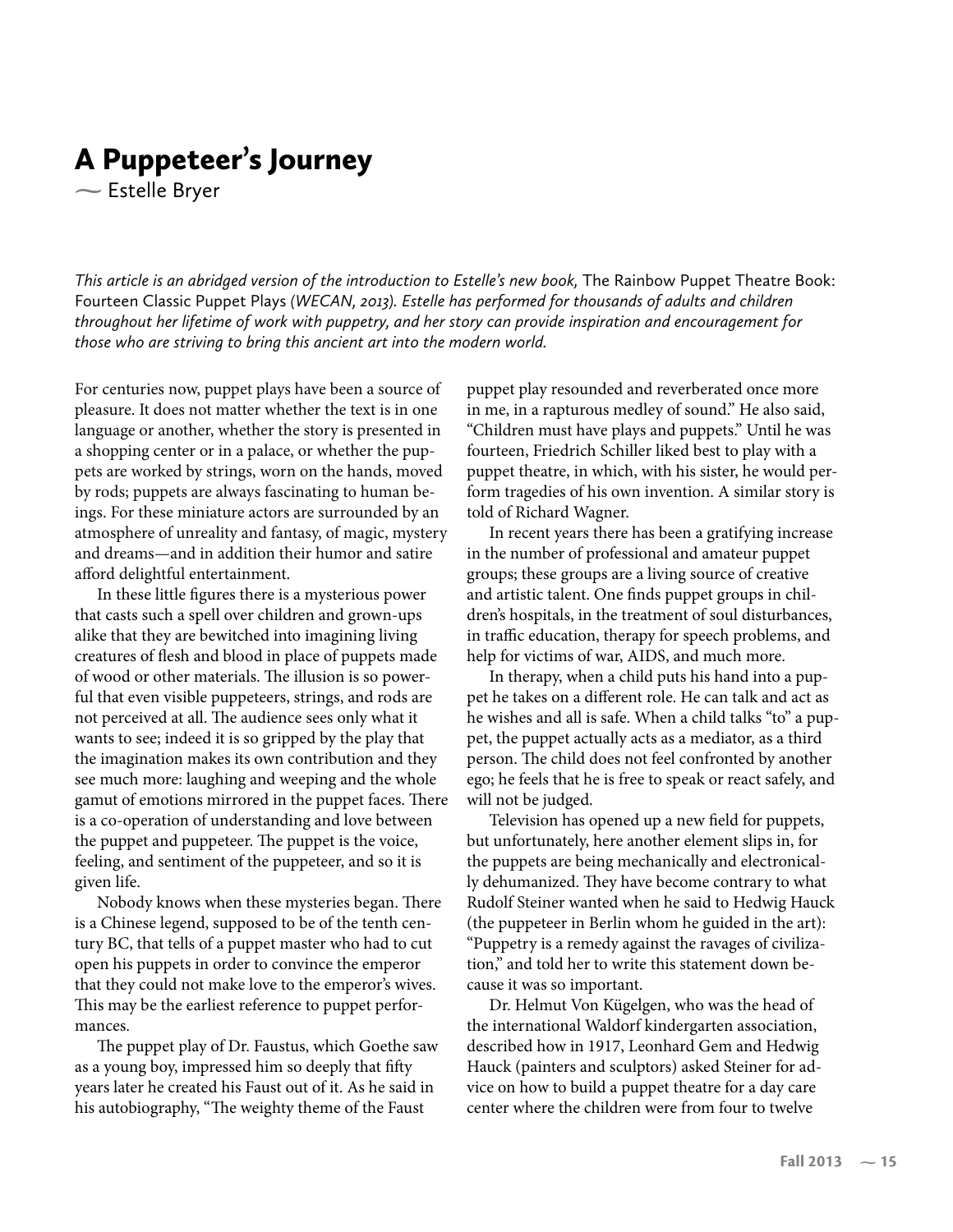

Jason and the Grey Witch *is one of Estelle's most widely performed plays*

years old. Steiner became deeply involved in this, and insisted that the marionettes must hang on threads tied directly to the fingers (not a cross bar), directed from above. (See "Marionette Theater: Posing a Task for Socially Oriented Education" in *An Overview of the Waldorf Kindergarten*, edited by Joan Almon.) Steiner's indications were only for marionettes, since that was what he was asked about, but other forms of puppetry have since been developed in harmony with his indications.

In the first theatre there were three curtains of different colors, which were raised one at a time to create a dream-like environment. Rudolf Steiner said that marionettes cannot speak; that the fairy tales must be read to the children by a narrator who should sit on a chair nearby. He said that the reading of the tale should be simple and natural and the different people characterized with the voice.

Steiner laid special emphasis on the right style and color of the costume fabric, which are concerned with the soul characteristics of the characters. For example, gold is appropriate for a prince or king, representing the ego. Steiner was particularly interested in stage lighting and scenery, and everything was done with one purpose in mind: as he said, "We must do everything in our power to help the children to develop fantasy."

My own entry into this wonderful world of puppetry was the reaction of my daughters Janni and Lindy, then seven and five years old, to beautiful wooden Swiss puppets that I bought in 1959. There was a King puppet, and they were instructed by him to stand up when he entered, bow to him and say, "Good morning, your Majesty." This they dutifully did. A few weeks later I performed *The Frog Prince* (which they had not seen) for them and all their friends. When the King entered in the middle of the story, they both jumped to their feet in all earnestness, bowed and said, "Good morning, your Majesty." As they were totally "in" the story he turned to them and said, "Thank you. You may now sit." And the story went on.

I was quite stunned by this at the time, and it left me with many questions, which encouraged my research over the years.

In 1961, when I was teaching in the Waldorf kindergarten my daughter's first grade teacher, Felicitas Fuhs, arrived out of the Camphill Movement. She was an extraordinarily creative woman, being a musician, eurythmist, and puppeteer. Her beautiful glove-puppets were made out of molded felt and the clothes and scenery were of silk. I was soon her ardent pupil, and with her portable theatre we performed fairy tales at schools and hospitals to raise funds to buy musical instruments for her class orchestra.

After Felicitas left and our school moved to its present site in Constantia (Cape Town), I worked with my kindergarten colleague Janine Hurner, who had worked with Clara Hatterman, to build a small but permanent glove-puppet theatre in the kindergarten and, together with parents, created seven beautiful Grimms' Fairy Tales that we performed regularly for the children and the general public. We also performed, for our kindergarten, the usual table and marionette plays.

Because of the obvious harmful effects on the children of films at birthday parties I constructed a small solo theatre, created fairy tale plays, and performed at the birthday parties of the children of our kindergarten. Soon I was performing at birthdays throughout Cape Town to children of all different races, cultures, and religious backgrounds.

These birthday party shows are both challenging and rewarding. No matter how rowdy and precociously intellectual the children are to begin with, the magic of the live fairy tale, brought with soft voice, clear speech, and singing, soon has its effect, much to the astonishment of the adults. So rewarding to me are these birthday puppet shows that I have continued them for more than forty-five years, averaging about seventy per year. (See "Scenes from a Nursery Rhyme Puppet Play" in this issue for an example of one of a successful birthday party play.)

On seeing the noisy rubbish shown in puppet shows at shopping centers during the school holidays, with distorted amplifiers on full blast, I decided after much deliberation that it would be far the lesser of two